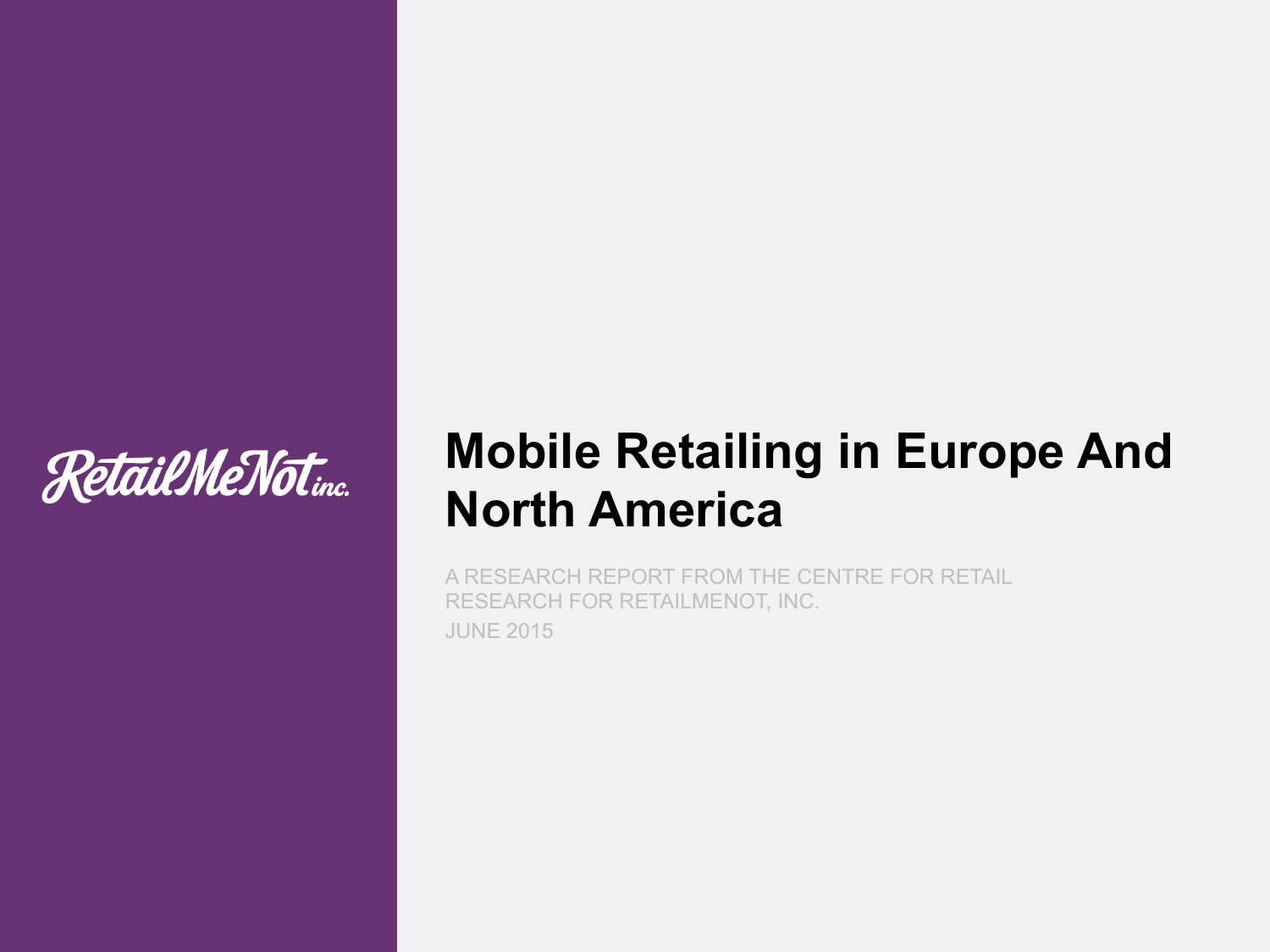#### **Overview**

- Methodology
- The Scale of Mobile Retailing
- Mobile Purchases
- Consumer Expectations and Retailer Strategies
- The In-Store Opportuntiy
- Why retailers can no longer ignore mobile
- Conclusion

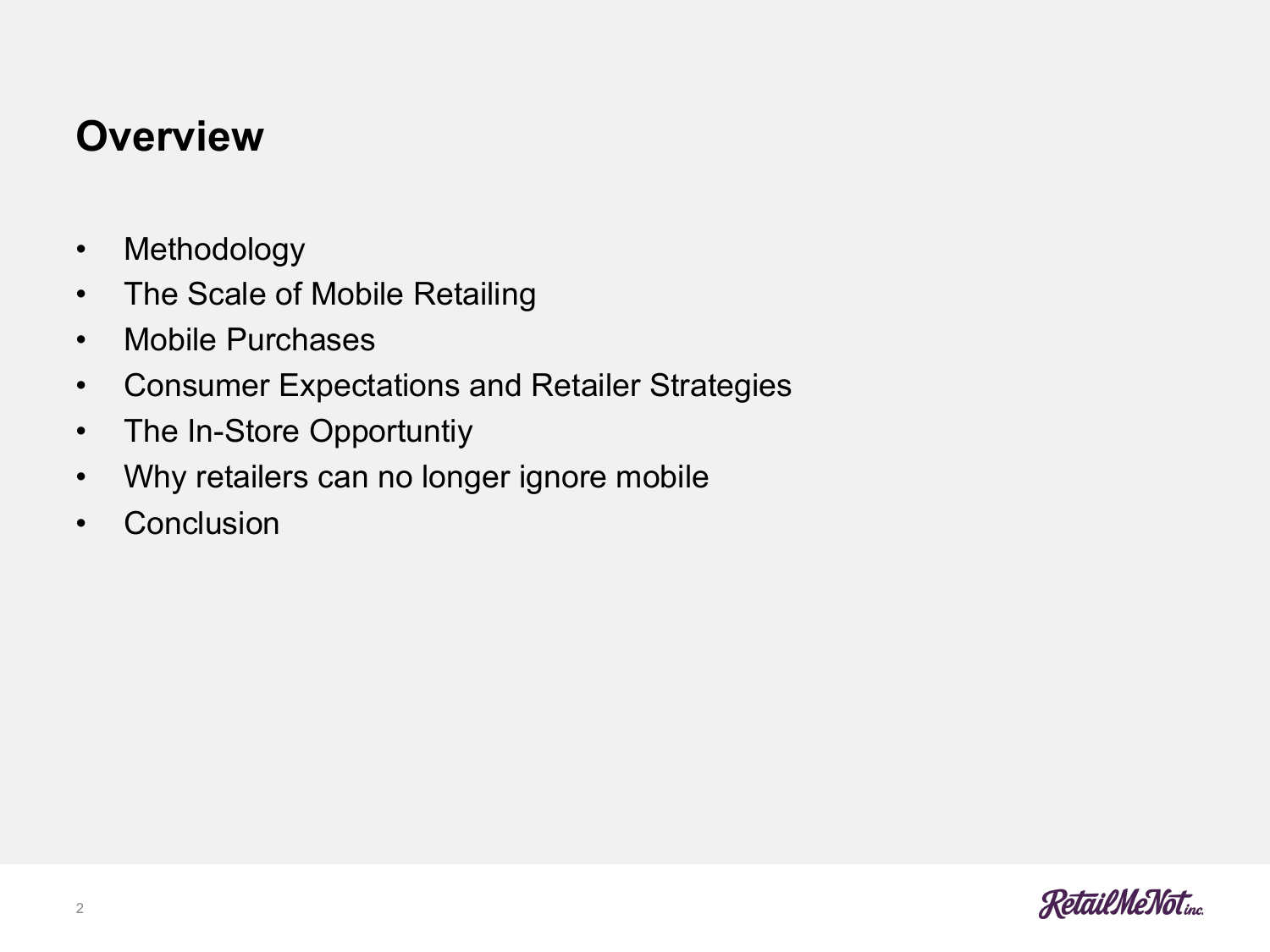### **About the Report**

- This report is based on surveys of a combined total of **1,300 major retailers** with combined sales of more than £585 billion and a **total of 5,400 consumers in Canada, France, Germany, the Netherlands, the UK and the U.S**. There were 250 major retailers from a cross section of all vertical markets interviewed in each country, apart from Canada and the Netherlands (150 each). One thousand customers were interviewed in every country, except the Netherlands where the total was 400. The customer sample was a cross-section of the population aged 16 years and above between 1 April and 8 May 2015. The confidential retailer sample was carried out between 1 April and 15 May drawn from a cross section of vertical markets including department stores, clothing and footwear, hardware/DYI, pharmacy, convenience, consumer electronics, jewellery and general stores.
- 'Retail sales' in this report means the sale of merchandise to the final consumer. **It excludes the sale of tickets, travel, automobiles, rentals, car parts, fuel, hospitality services such as food services, restaurants, cafes and coffee shops**, and as far as possible sales tax or VAT.

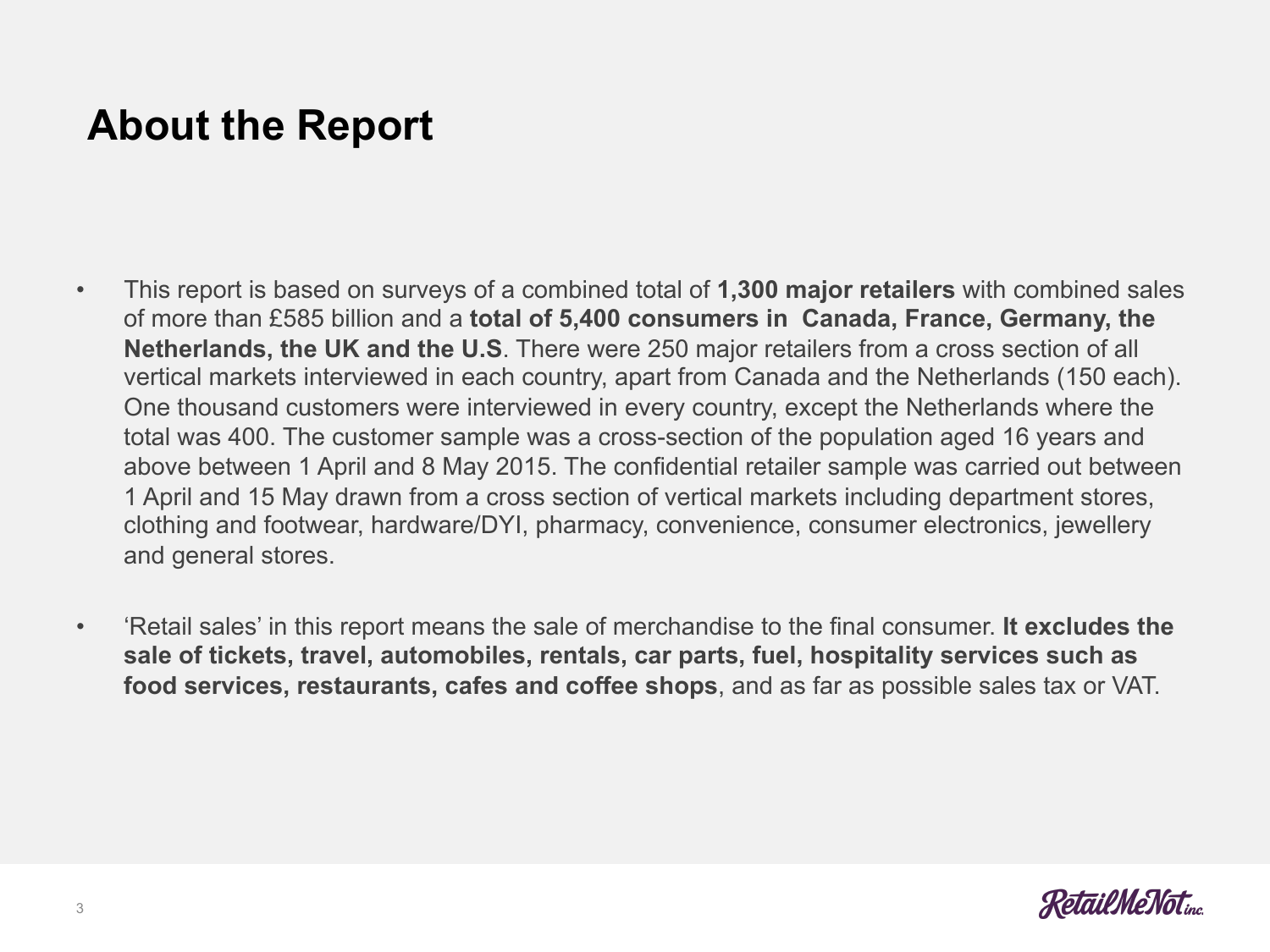

## **The Scale of Mobile Retailing**

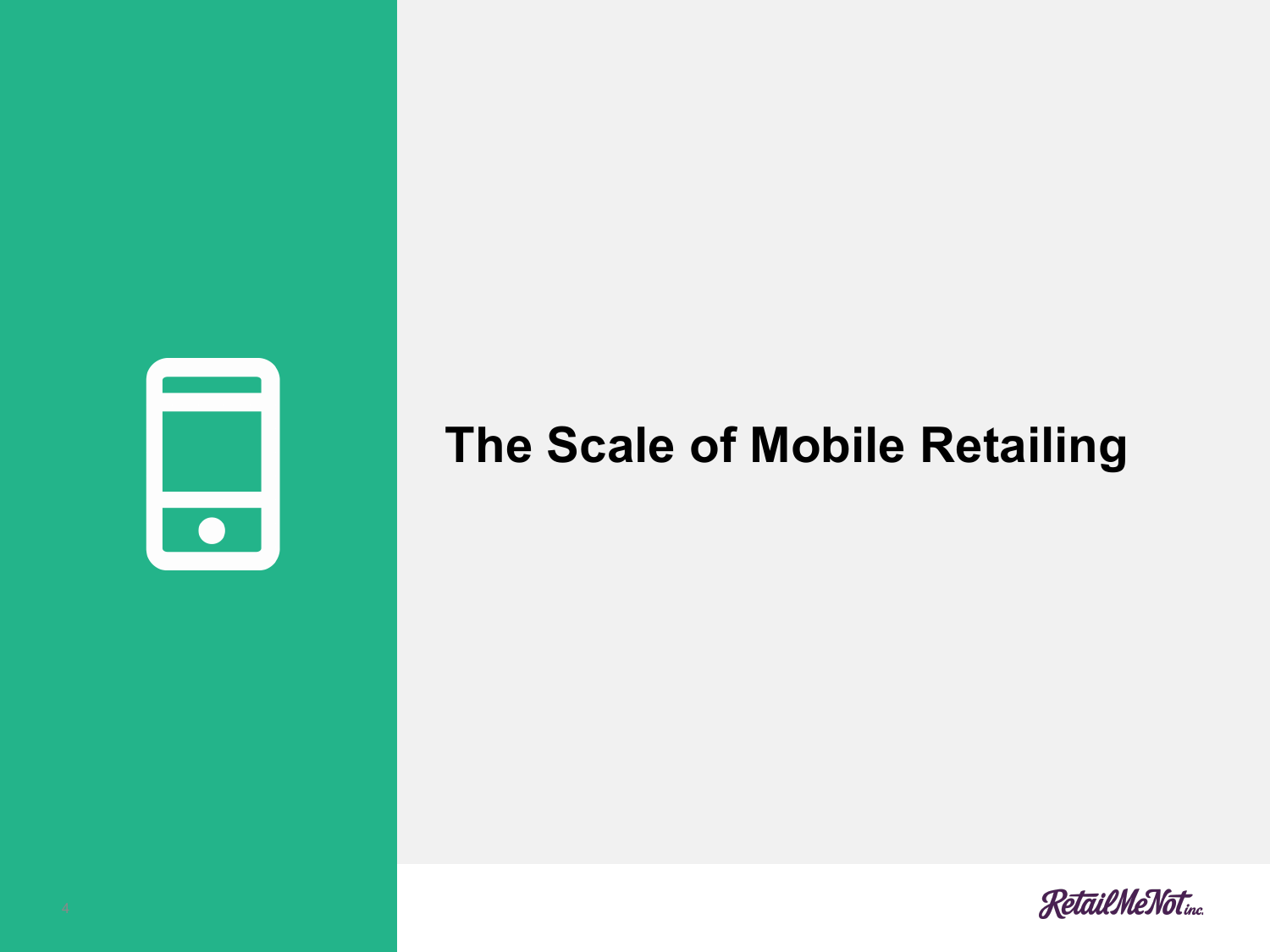M-COMMERCE TRENDS

#### **Online retailing continues to grow**

*Total Online Retail Sales by Country, 2013-2016 (in bn £)* 



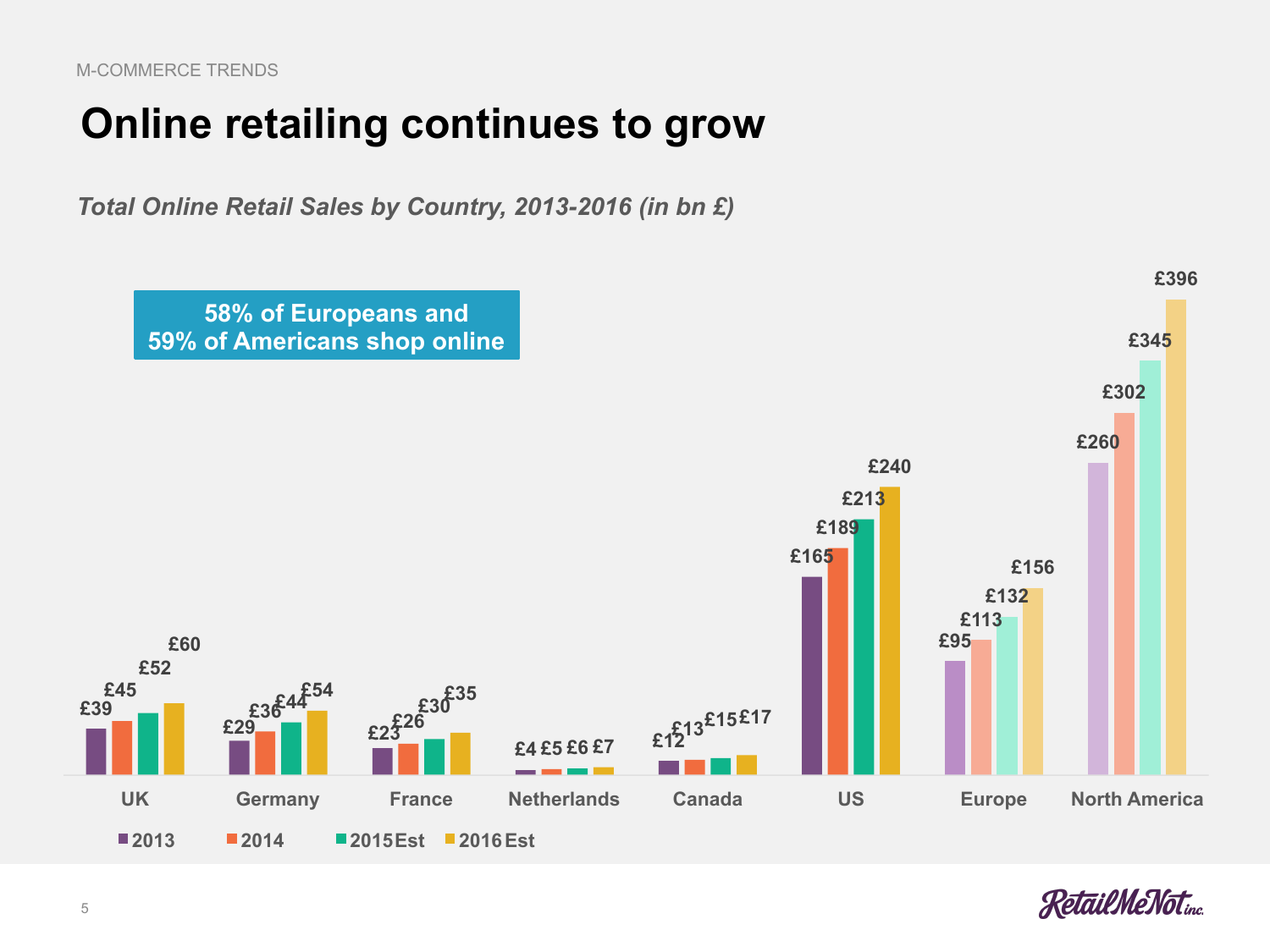### **But most sales still happen in store**



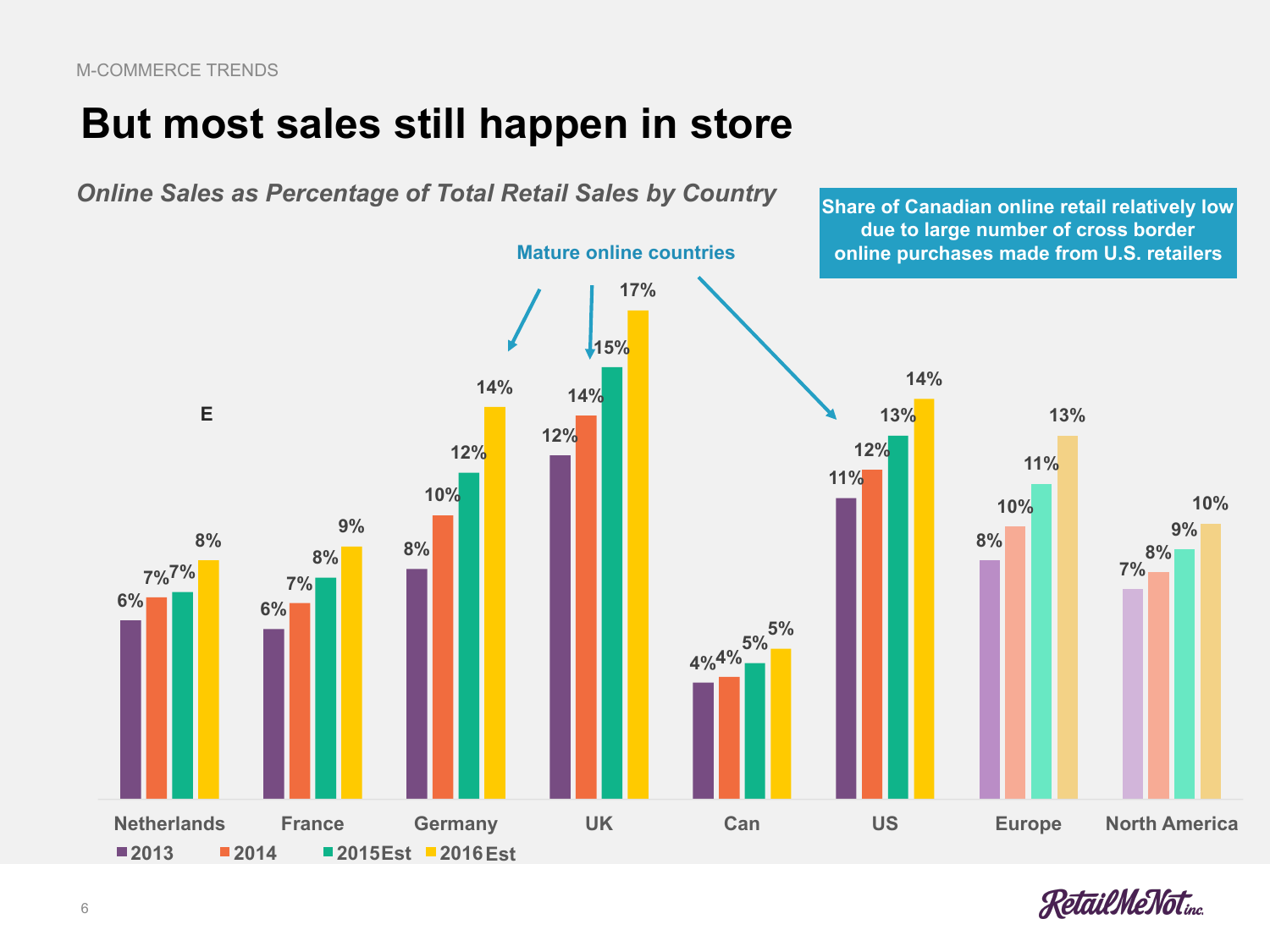### **Three digit growth for mobile shopping**

*Mobile Retail Sales 2013 – 2016, in bn £* 

2015Est 2016Est



**Retail Me Noting** 

 **US mobile retail is 73% ahead of** 

■ 2013

**+ 439%**

■ 2014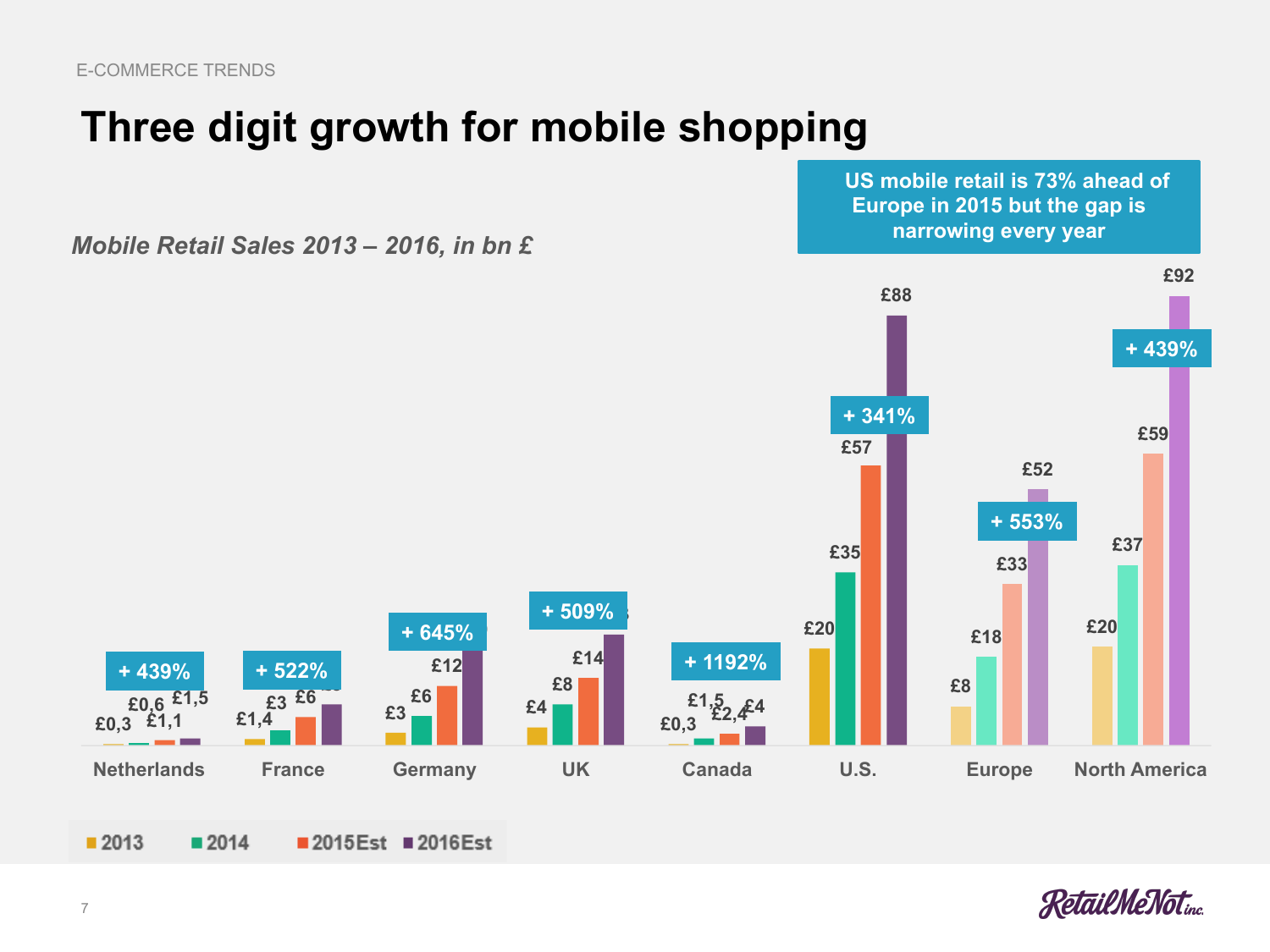### **Mobile could represent 50% of ecommerce spend by 2017**



*Share of mobile spend as part of all ecommerce spend, 2013 - 15* 

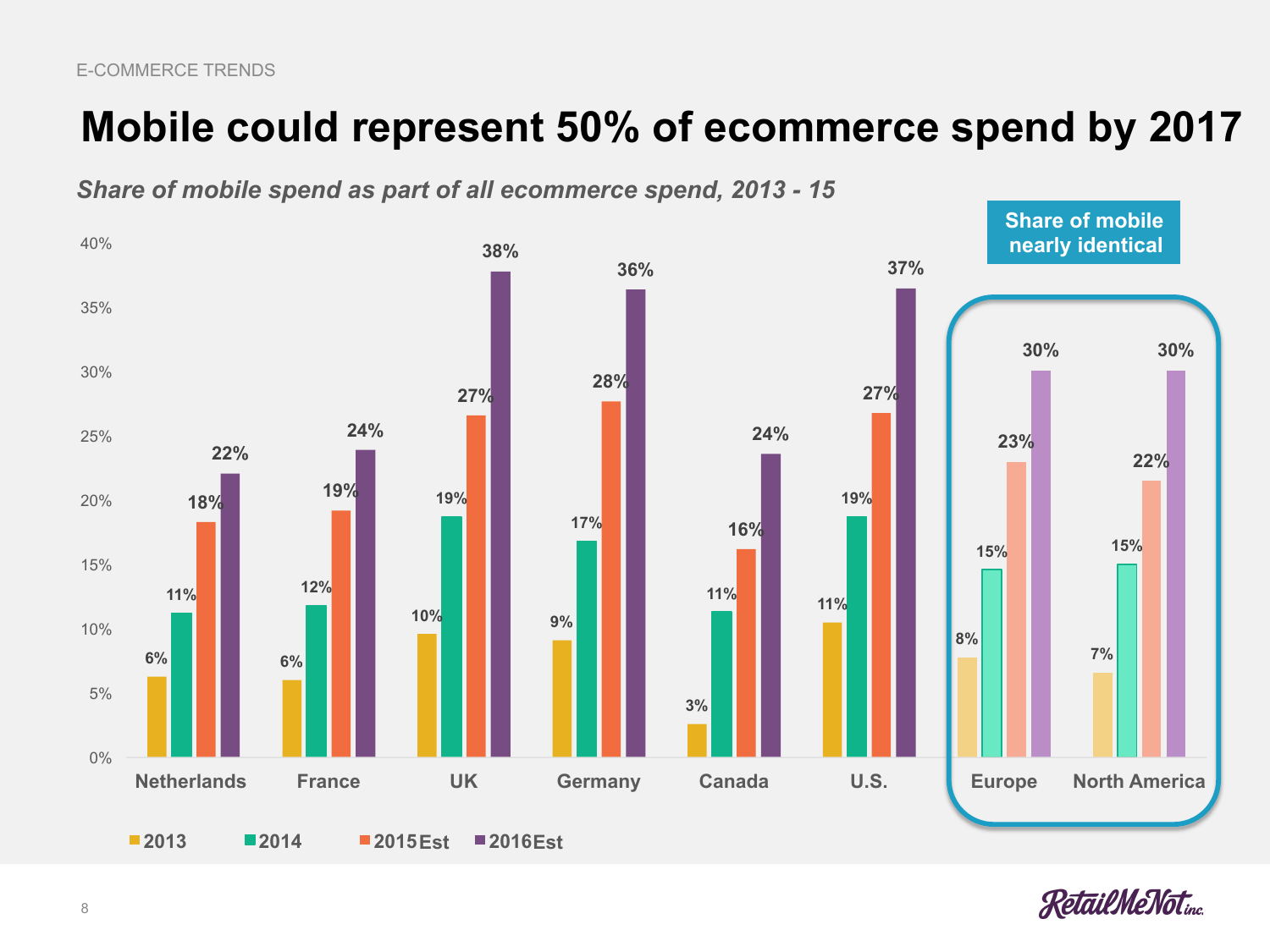### **Average smartphone basket in the UK is at £47 this year, and set to grow by 11% in 2016**



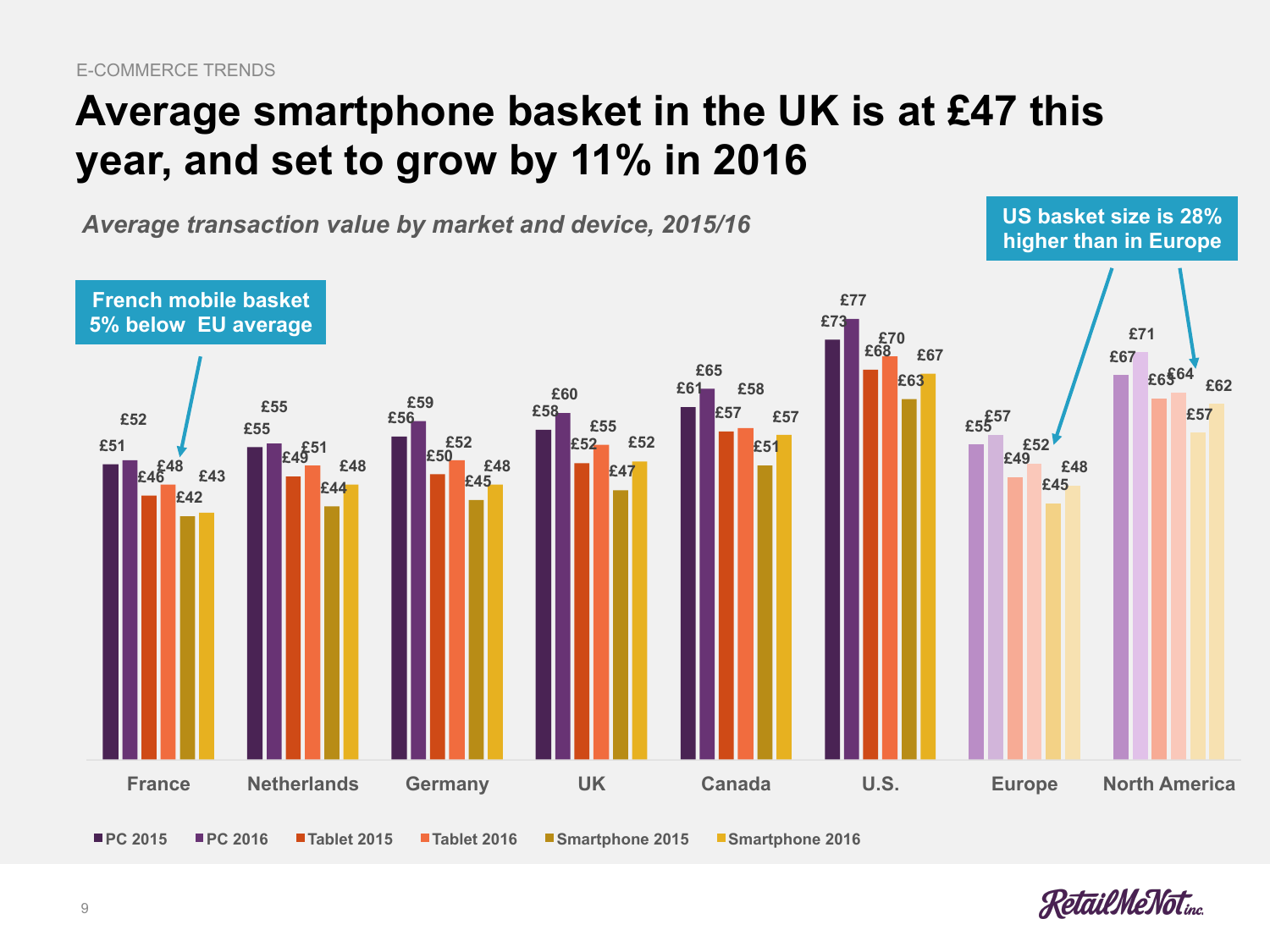

### **Mobile Purchases**

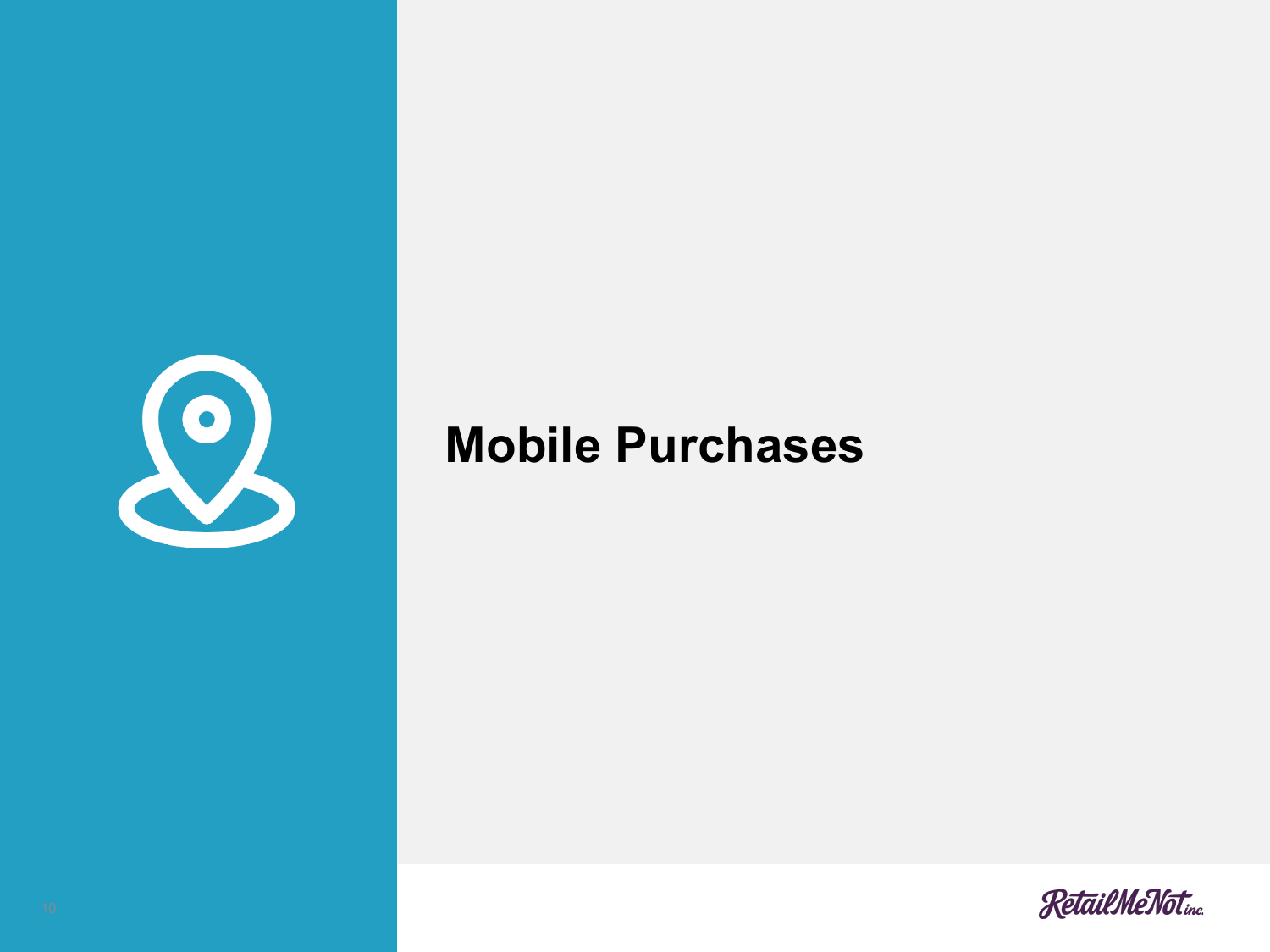### **Digital downloads #1 mobile purchase, followed by fashion**

#### *Mobile purchases (past 6 months*)



**RetailMeNoting**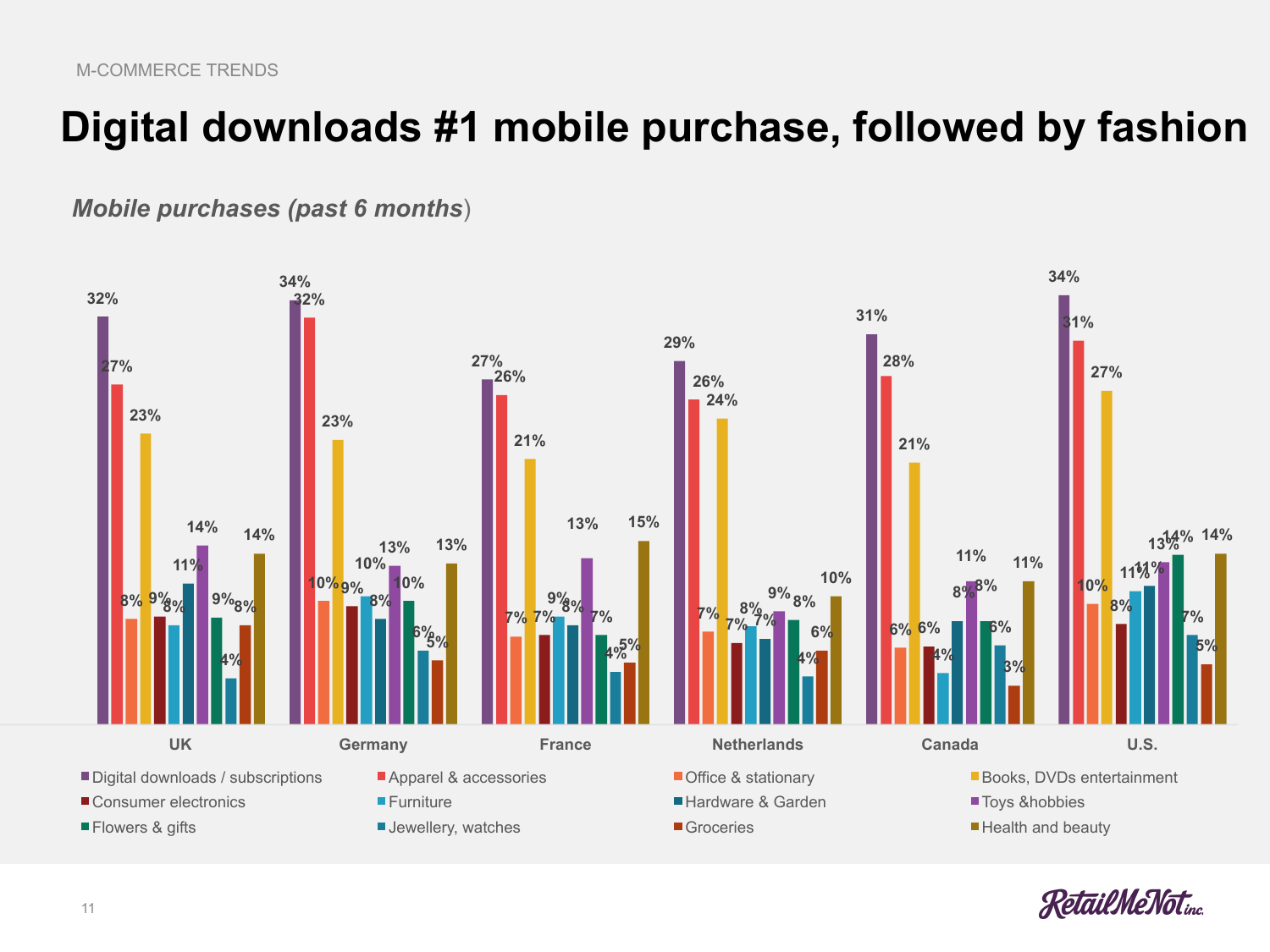### **App users buy less, but spend 60% more than non-app users in Europe**

*The App Environment*

**Approximately 80% of time spent on mobile involves apps \*** 



\* Flurry Analytics/Comscore 2013

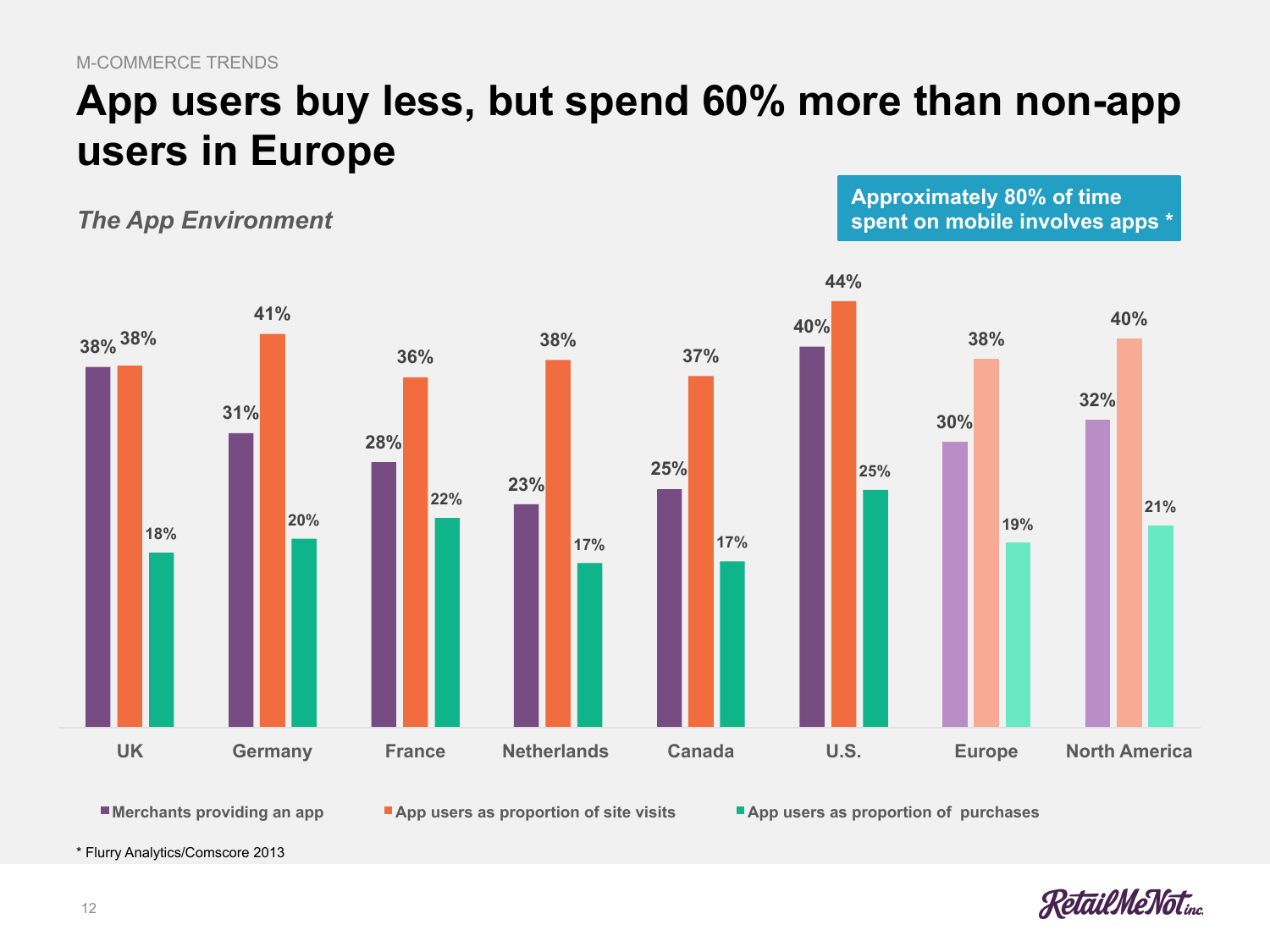

## **Consumer Expectations and Retailer Strategies**

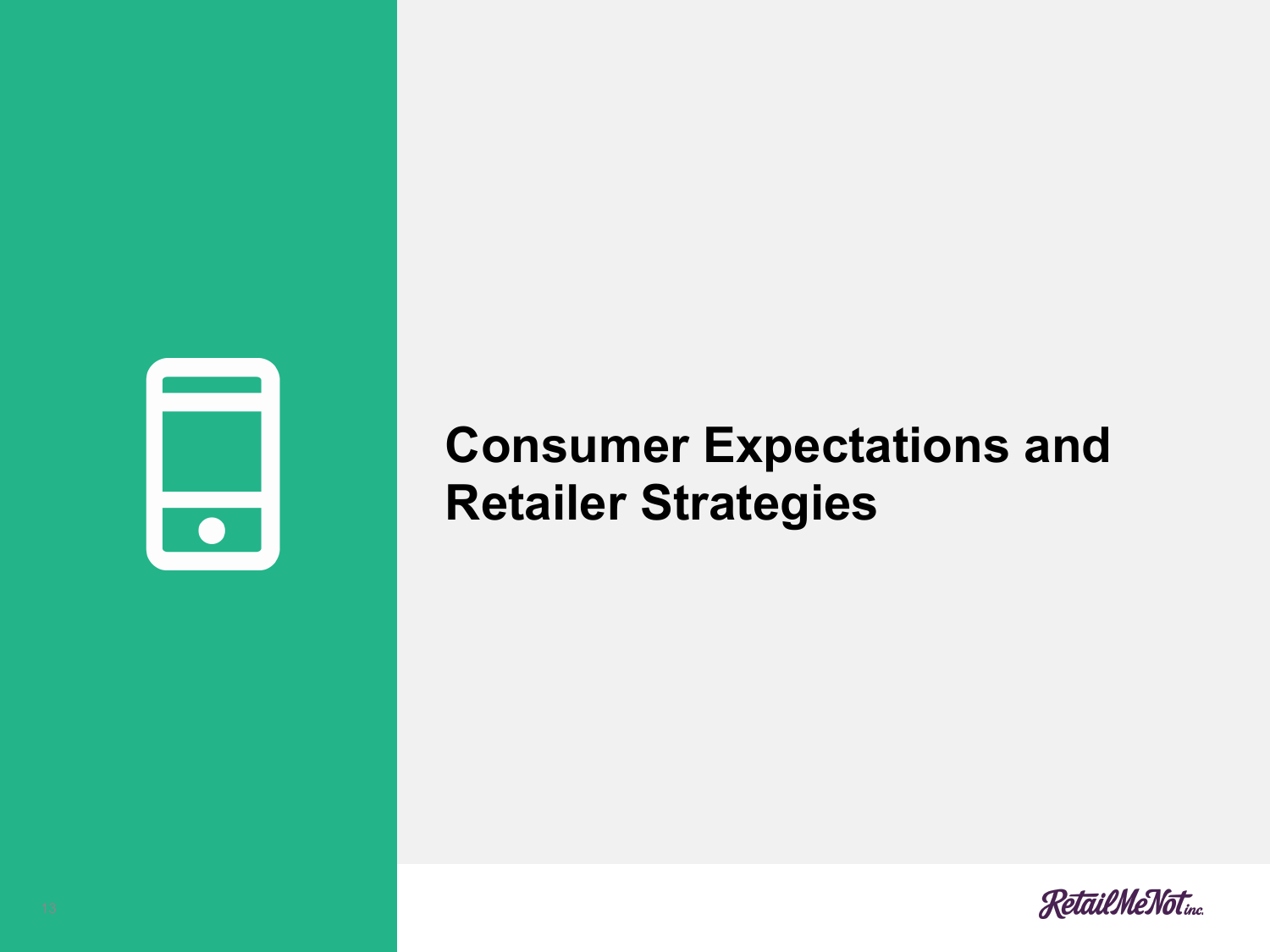### **3 out of 4 compare prices and check reviews**

*How consumers are using their mobile for shopping* 



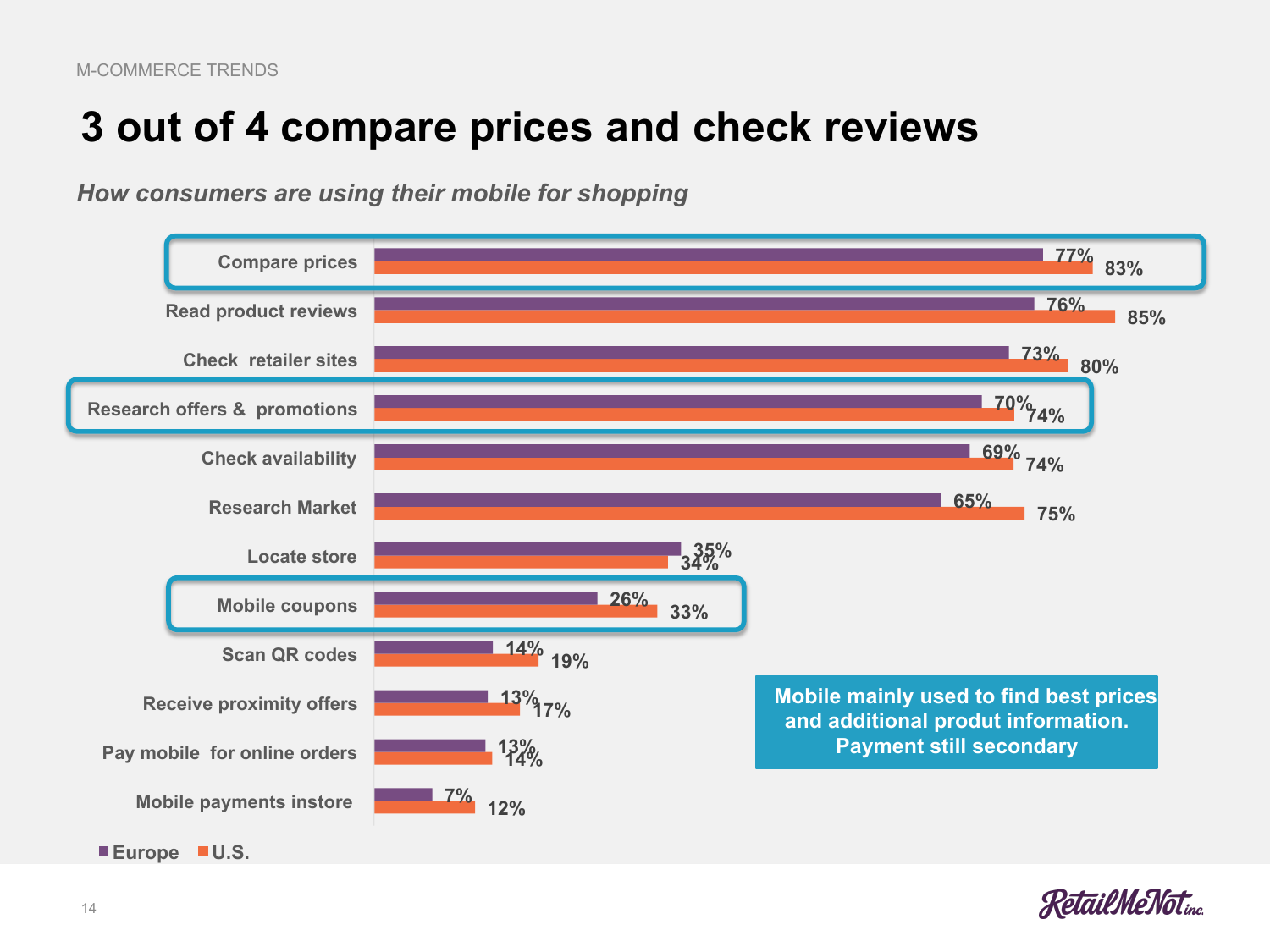#### **Lack of website optimisation and trust issues major obstacles for mobile purchases** M-COMMERCE TRENDS



*Barriers to mobile shopping* 

**Europe U.S.** 

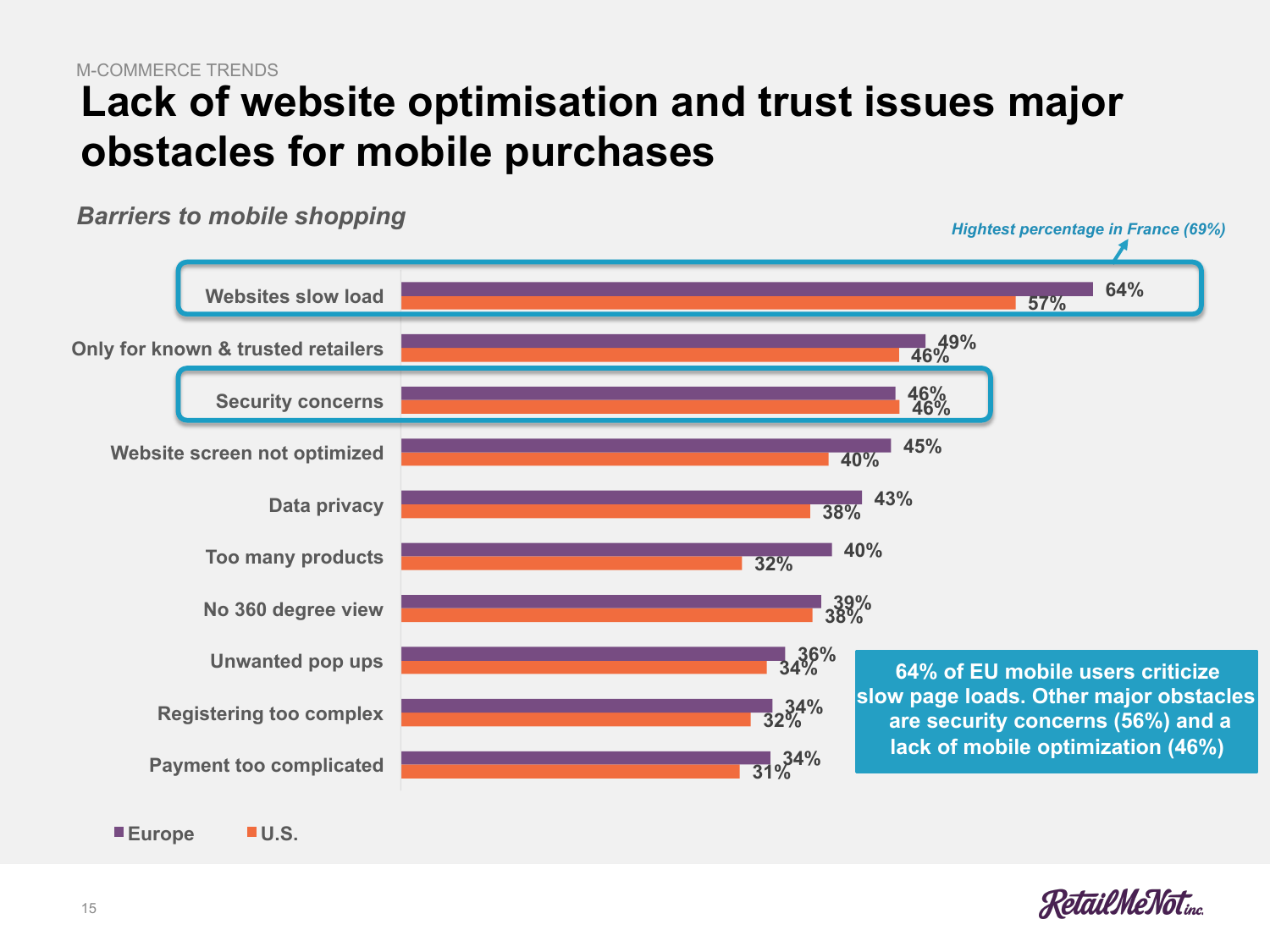

## **The In-Store Opportunity**

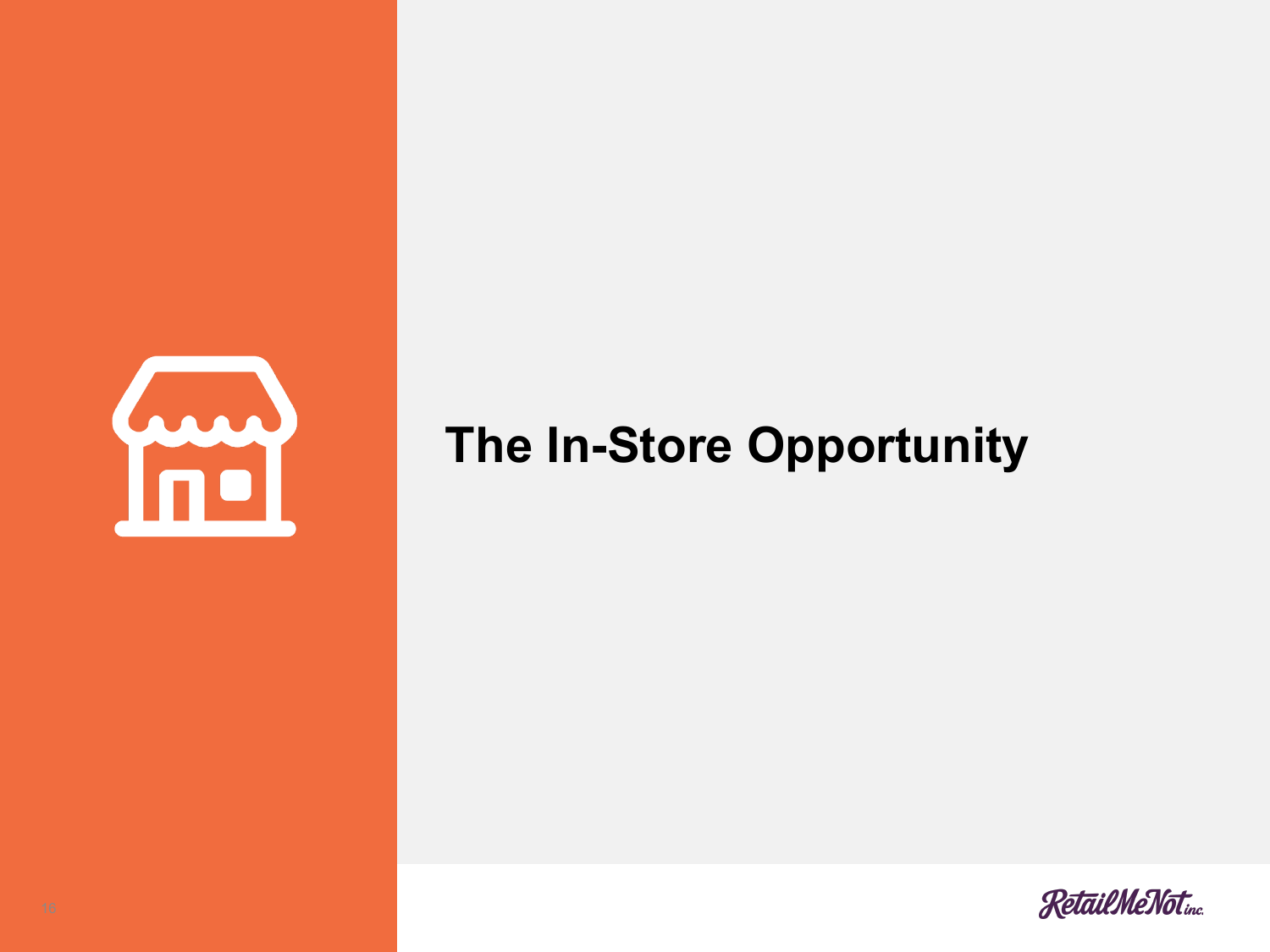#### **Consumers are looking for great deals and a seamless shopping experience** M-COMMERCE TRENDS

*Customer views on what makes a mobile friendly store* 





**Europe U.S.**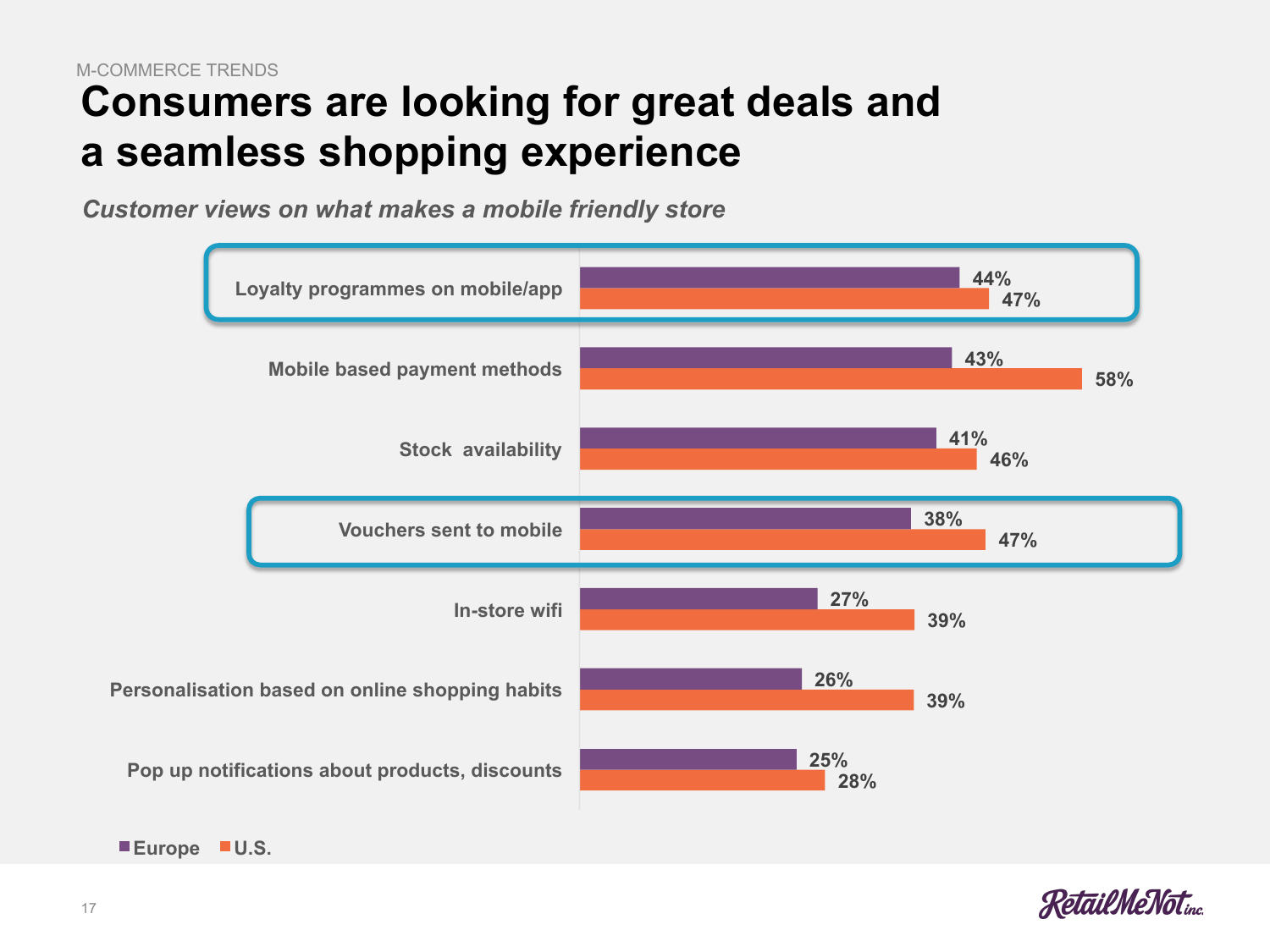### **But retailers are lagging behind with their offerings**



*What retailers are doing to leverage mobile retailing* 

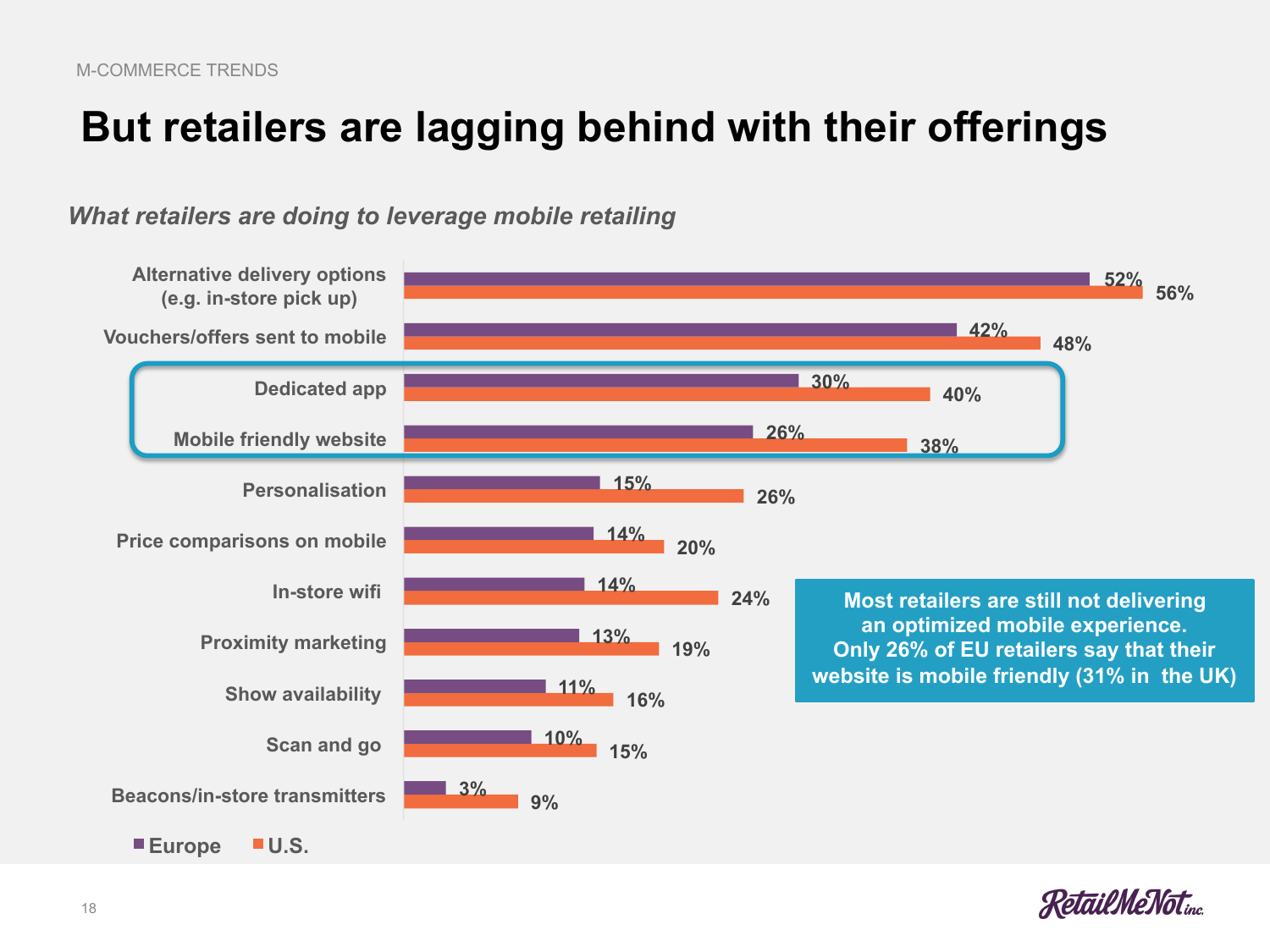

# **Why retailers can no longer ignore mobile**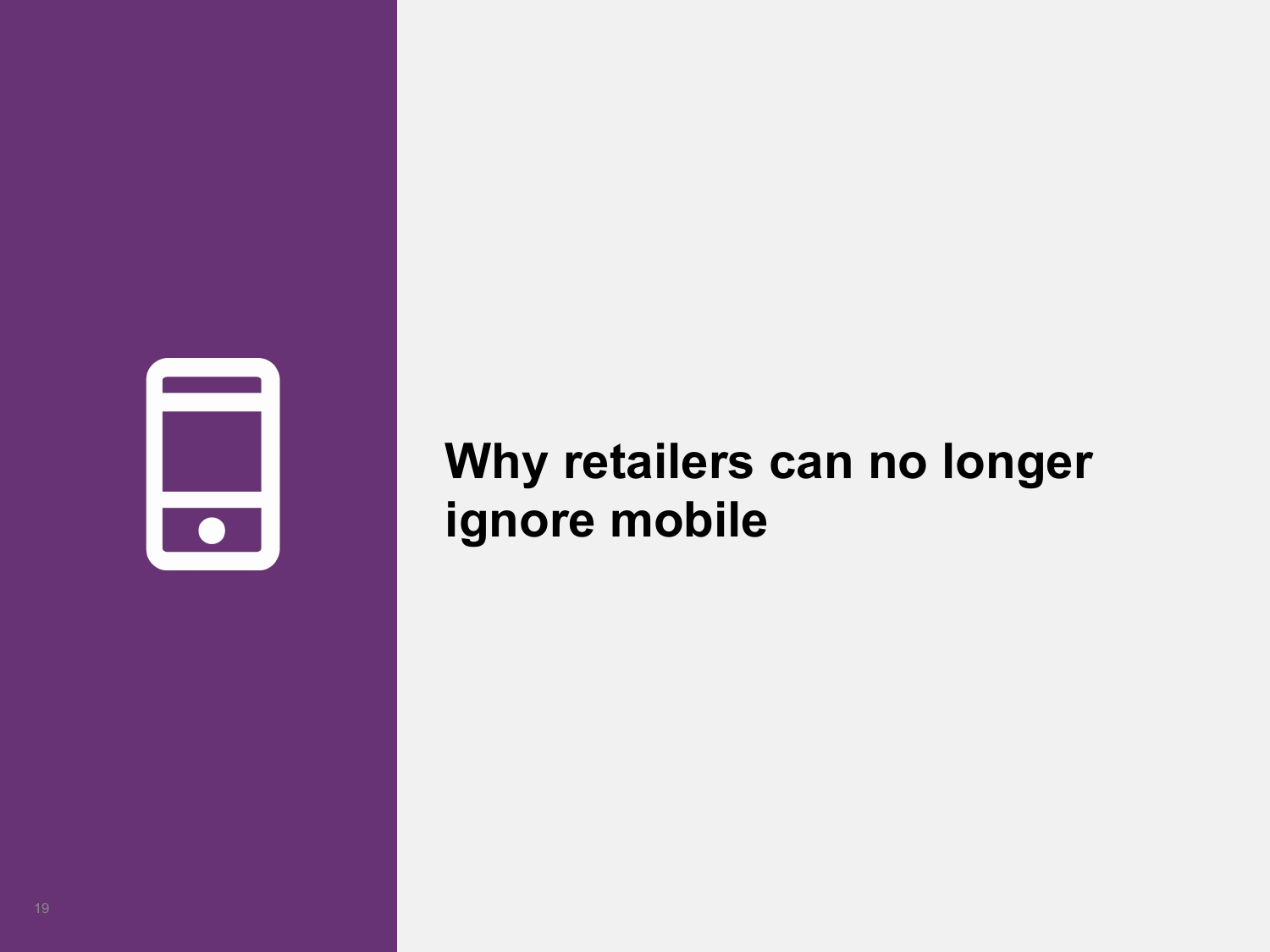### **Customers will reward those who invest - and buy more!**





20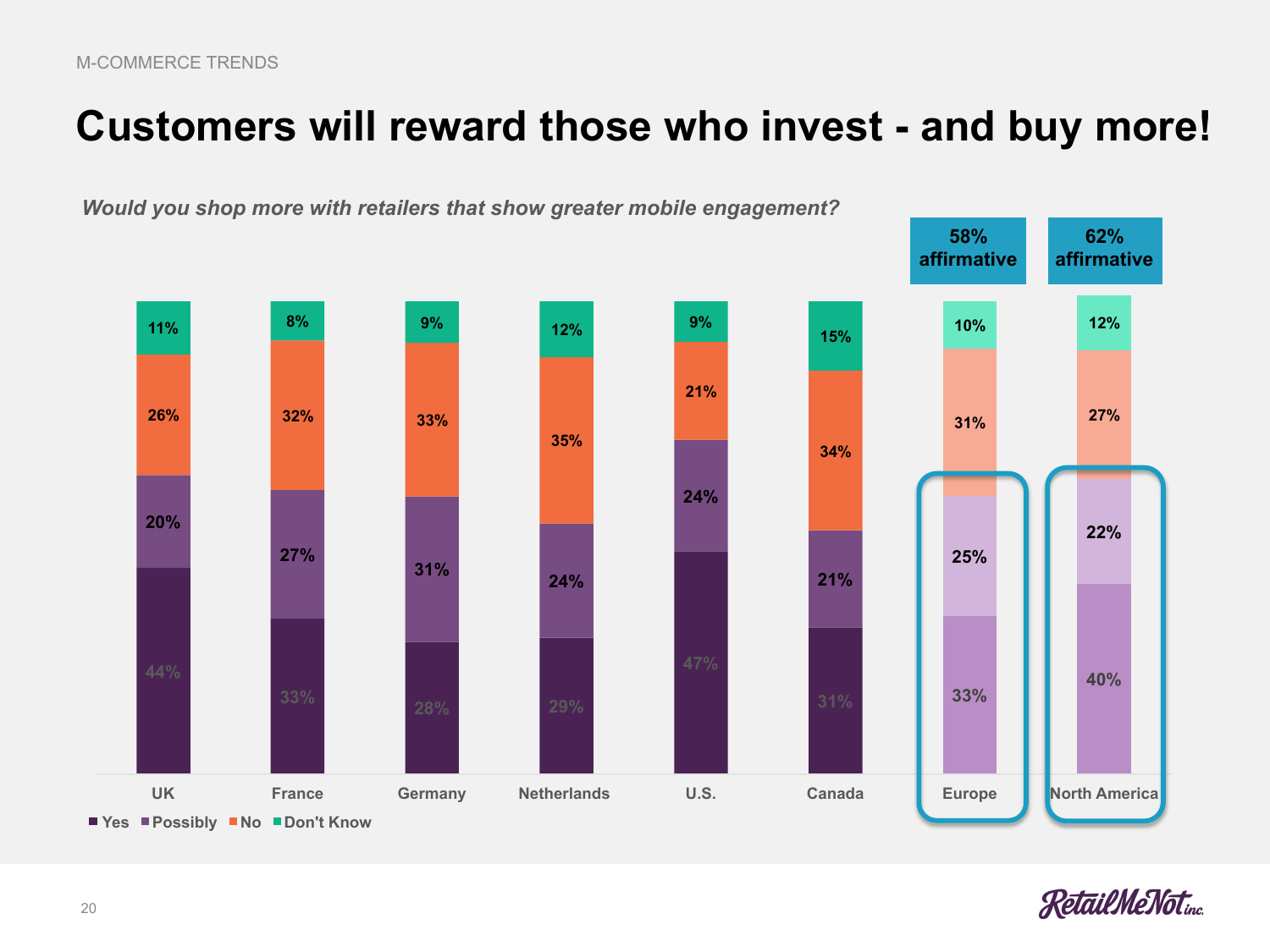#### **UK retailers without mobile-optimised websites are missing on £7.8 bn in sales this year!** M-COMMERCE TRENDS

*% of shoppers who would spend more and total additional annual revenue they would spend at mobile-friendly stores*



<sup>\*</sup> Average amount surveyed shoppers said they would spend/trip

\* \*Calculated upon average extra amount spent and avg annual number of non-food related shopping trips takenby those who say that they will shop more

**Relail Me Not**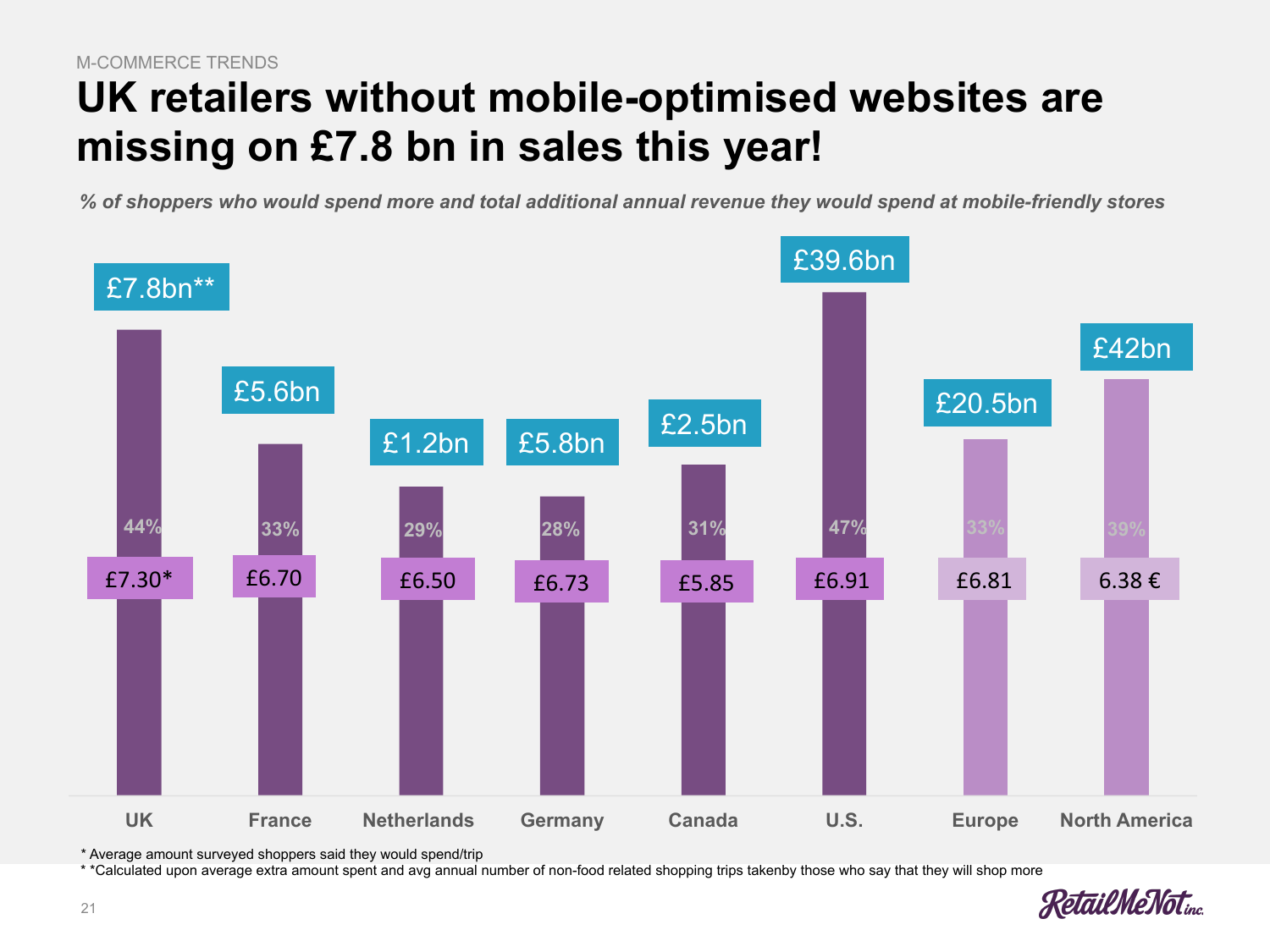$\star$ 

### **Multichannel shoppers are better customers and bigger spenders**

*Annual online spend from multichannel (pc & mobile) vs pc-only shoppers* 



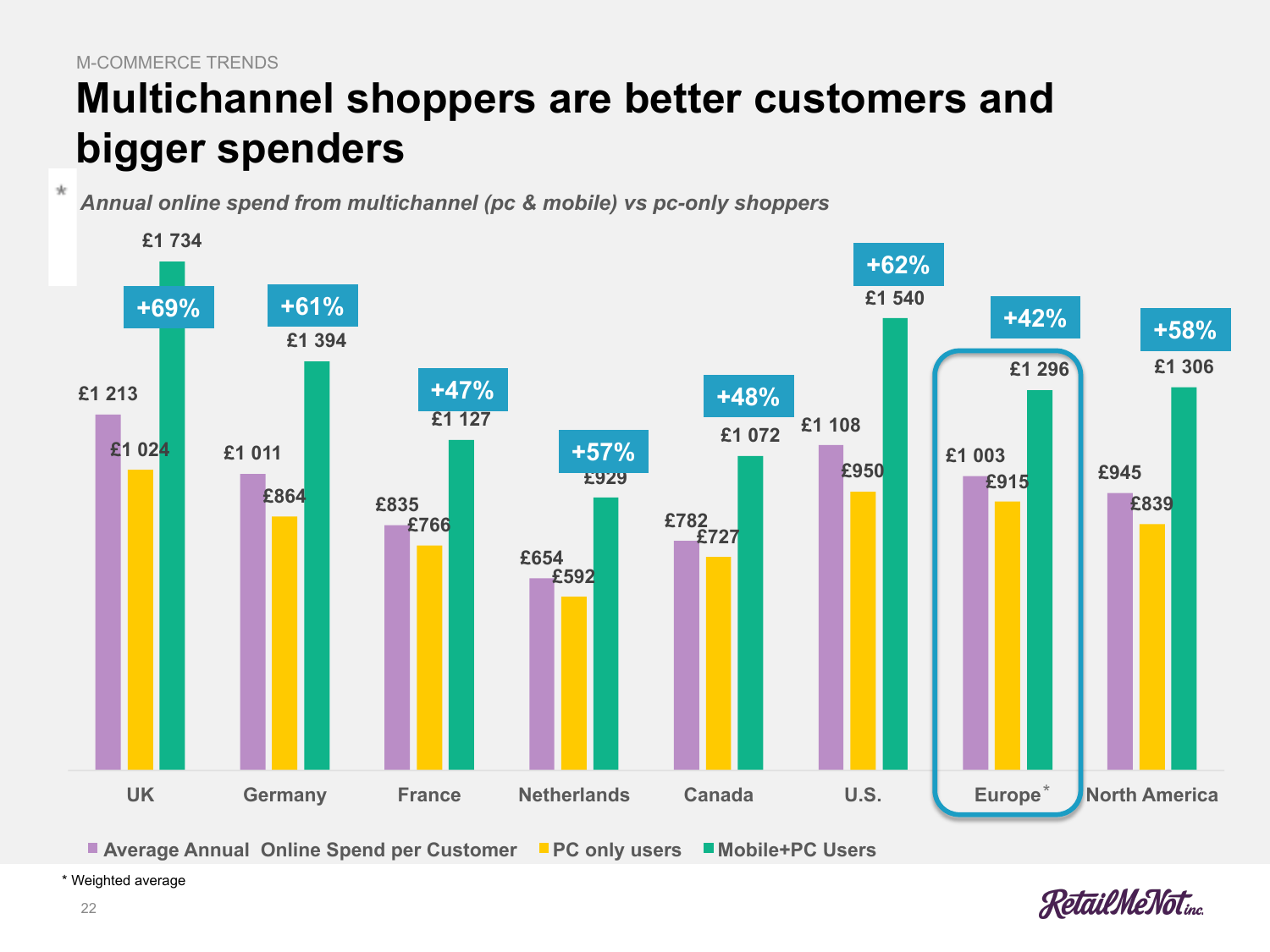### **Conclusions**

- In just 7 years mobile has taken a major place in retail and could represent 50% or more of all ecommerce spend in Europe by 2017
- The average mobile basket is slighly below the average online basket as consumers are for now using their smartphones or tablets primarily for smaller purchases. Mobile shoppers buy mostly digital downloads (such as apps or subscriptions), fashion and entertainment media (books, cds, media) for now
- While the majority of transactions still happen online or in-store, mobile devices have become a key element in the shopping journey. Consumers use them to find the best prices and deals, redeem vouchers, check instore availabilty or get additional product information such as reviews
- Barriers to mobile transactions are poor performance and security concerns, but also the complexity of transmitting credit card details or personal information
- Despite the interest from consumers, many retailers are yet not living up to their expectations : only 1 out of 4 European retailers consider their website mobile friendly
- Investments in mobile technologies will pay off. Consumers who use their mobile during their shopping journey spend on average 45% more than pc only shoppers. And for mobile friendly stores there's an opportunity of additional sales of £7.8 bn in the UK this year. In other words, retailers who are not seizing the mobile opportunity are leaving money on the table and may lose their clients to their competitors.